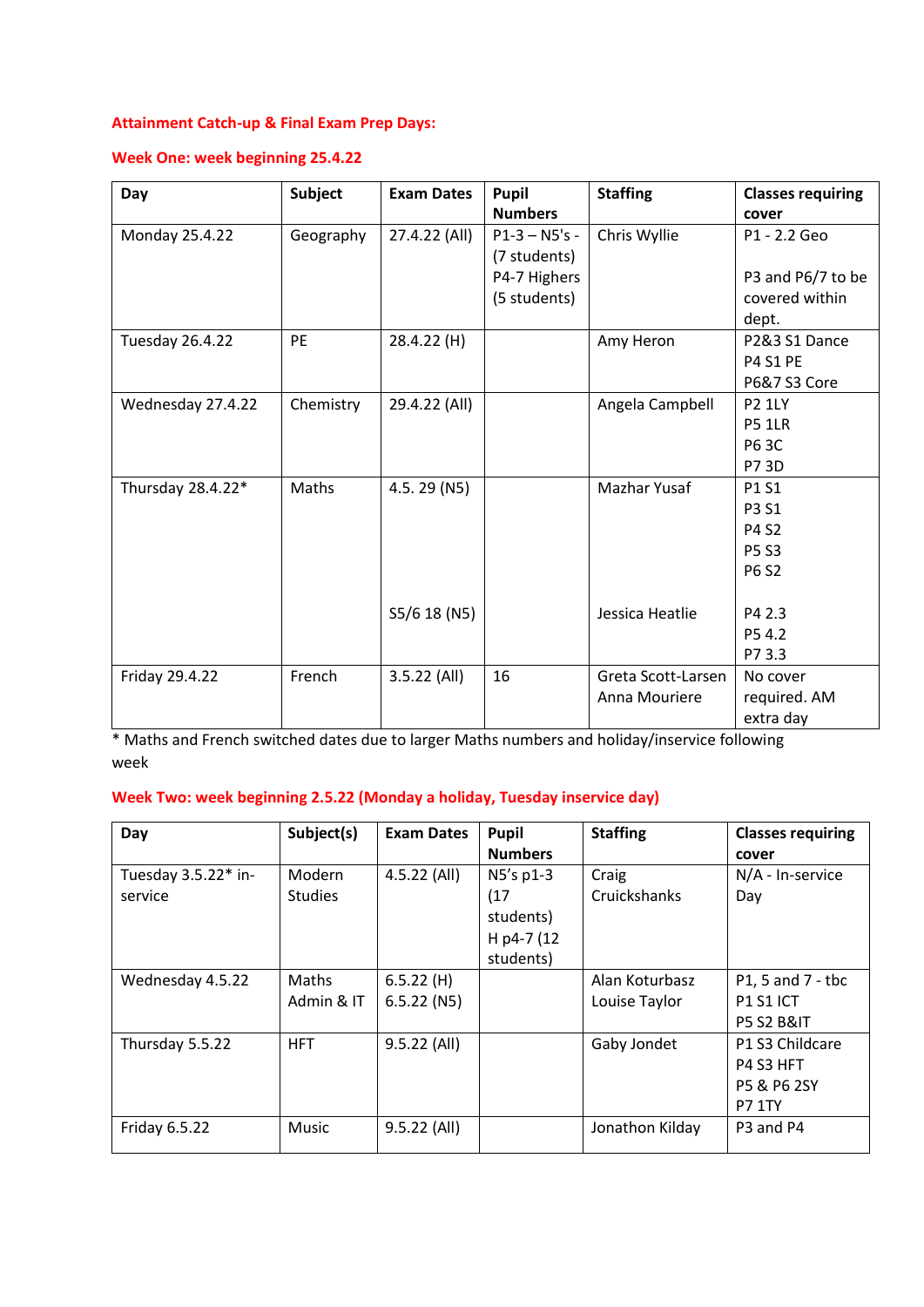# **Week Three: week beginning 9.5.22**

| Day               | Subject                  | Exam<br><b>Dates</b>                 | Pupil<br><b>Numbers</b> | <b>Staffing</b>       | <b>Classes</b><br>requiring cover                                            |
|-------------------|--------------------------|--------------------------------------|-------------------------|-----------------------|------------------------------------------------------------------------------|
| Tuesday 10.5.22   | Physics                  | 13.5.22<br>(A  )<br>16.5.22<br>(A  ) |                         | Martin<br>Cunningham  | $P1 - 3F$ (MC)<br>P3 - S1 STEM<br>(MC)<br>$P6 - 2SY$ (MC)<br>$P7 - 2TY$ (MC) |
|                   | Dance                    | N5/H                                 |                         | J Knight              | P <sub>2</sub>                                                               |
| Wednesday 11.5.22 | Graphic<br>Communication | 16.5.22<br>(A  )                     | 12                      | Gordon King           | P1,2, 5 and 6                                                                |
| Friday 13.5.22    | Spanish                  | 17.5.22<br>(A  )                     |                         | Greta-Scott<br>Larson | No cover<br>required                                                         |

Thursday is day of N5 English so no other class due to volume of pupils taking English

### **Week Four: week beginning 16.5.22**

| Day               | <b>Subject</b>  | <b>Exam Dates</b> | Pupil          | <b>Staffing</b>      | <b>Classes requiring</b> |
|-------------------|-----------------|-------------------|----------------|----------------------|--------------------------|
|                   |                 |                   | <b>Numbers</b> |                      | cover                    |
| Monday 16.5.22    | <b>Business</b> | 18.5.22 (All)     | 22             | Zoe Sellars          | P3 - S3 Business         |
|                   | Management      |                   | (Half day N5   |                      |                          |
|                   |                 |                   | 17 students,   |                      | Class will need          |
|                   |                 |                   | half day       |                      | alternative room         |
|                   |                 |                   | Higher 5       |                      |                          |
|                   |                 |                   | students)      |                      |                          |
| Tuesday 17.5.22   | Biology         | 19.5.22 (All)     |                | <b>Gillian Davis</b> | P1 3F (GD)               |
|                   |                 |                   |                | <b>Rory Wallis</b>   | P2 3E (JM)               |
|                   |                 |                   |                | Jacquelyn            | P5 2TZ (GD)              |
|                   |                 |                   |                | McDonald             | P6 2SZ (RW)              |
|                   |                 |                   |                |                      | <b>P7 2TR (RW)</b>       |
| Wednesday 18.5.22 | History         | 20.5.22 (All)     | Higher $-$ C.  | Catriona Murray      | Cat Murray               |
|                   |                 |                   | Murray (11     | <b>Richard Nolan</b> | P2 Learning Hub          |
|                   |                 |                   | students)      |                      | P4 Learning Hub          |
|                   |                 |                   |                |                      | P7 S3 People &           |
|                   |                 |                   | $N5's - R$ .   |                      | Society                  |
|                   |                 |                   | Nolan (18      |                      | <b>Richard Nolan</b>     |
|                   |                 |                   | students)      |                      | P1-S3 History            |
|                   |                 |                   |                |                      | P3-S1 History            |
|                   |                 |                   |                |                      | $P7 - 1.4$ History       |
| Thursday 19.5.22  | Practical       | 24.5.22 (N5)      |                | Laura Bird           | No Cover                 |
|                   | Cookery         |                   |                |                      |                          |